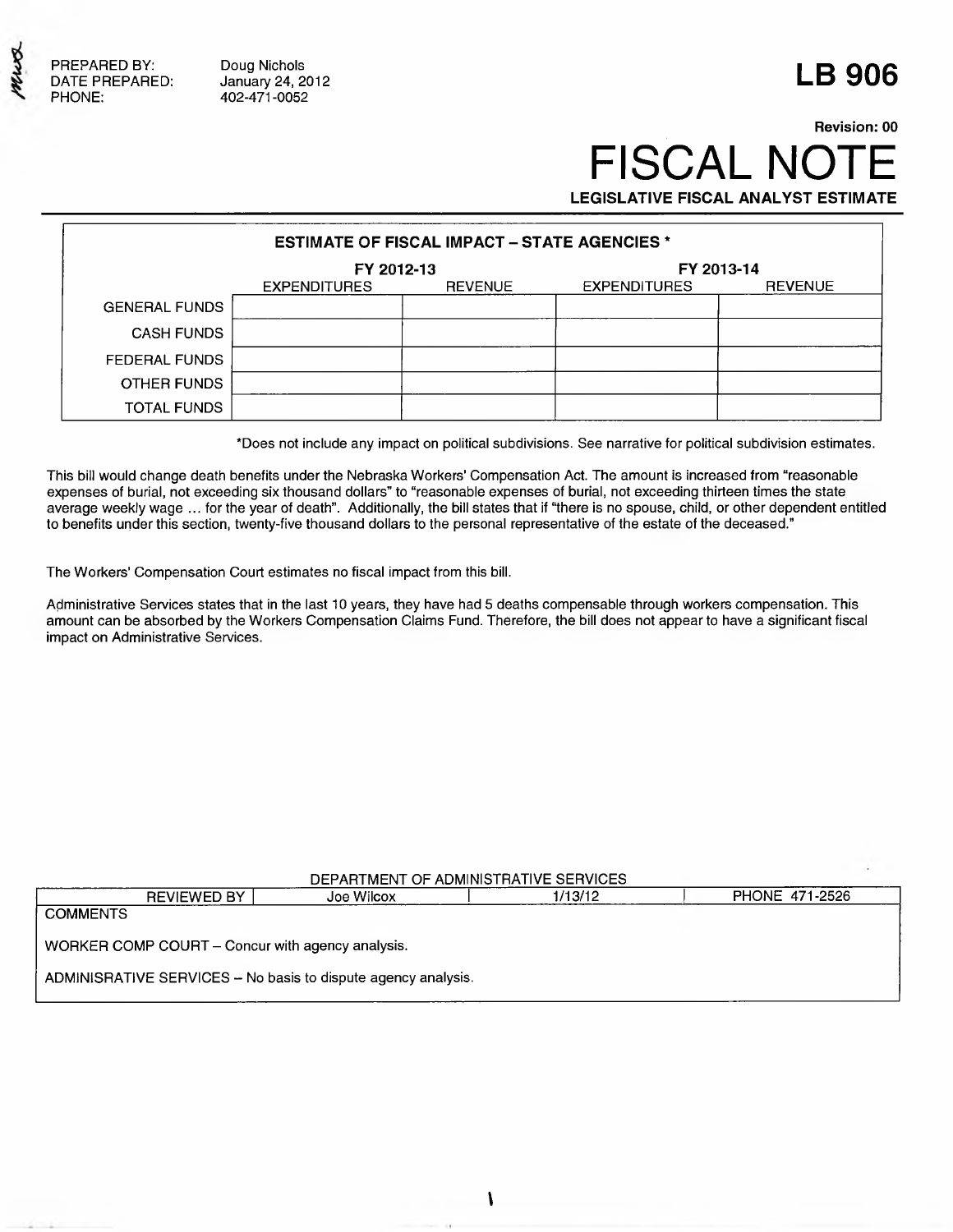| RECEIVED |  |
|----------|--|
|----------|--|

|                                 |  | Please complete ALL (5) blanks in the first three lines. |                                                                                     |                     | JAN 1 2 2012<br><b>TEGIST WALE ALONE</b> | 2012           |
|---------------------------------|--|----------------------------------------------------------|-------------------------------------------------------------------------------------|---------------------|------------------------------------------|----------------|
| $LB^{(1)}$                      |  | 906 FISCAL NOTE                                          |                                                                                     |                     |                                          |                |
|                                 |  | State Agency OR Political Subdivision Name: (2)          | Nebraska Workers' Compensation Court                                                |                     |                                          |                |
| Prepared by: (3) Glenn Morton   |  |                                                          | Date Prepared: (4) 01/12/2012                                                       |                     | Phone: (5)                               | 402-471-3602   |
|                                 |  |                                                          | ESTIMATE PROVIDED BY STATE AGENCY OR POLITICAL SUBDIVISION                          |                     |                                          |                |
|                                 |  | <b>EXPENDITURES</b>                                      | FY 2012-2013<br><b>REVENUE</b>                                                      | <b>EXPENDITURES</b> | FY 2013-2014                             | <b>REVENUE</b> |
| <b>GENERAL FUNDS</b>            |  |                                                          |                                                                                     |                     |                                          |                |
| <b>CASH FUNDS</b>               |  |                                                          |                                                                                     |                     |                                          |                |
| <b>FEDERAL FUNDS</b>            |  |                                                          |                                                                                     |                     |                                          |                |
| <b>OTHER FUNDS</b>              |  |                                                          |                                                                                     |                     |                                          |                |
| <b>TOTAL FUNDS</b>              |  |                                                          |                                                                                     |                     |                                          |                |
| <b>Explanation of Estimate:</b> |  |                                                          | Return by date specified or 72 hours prior to public hearing, whichever is earlier. |                     |                                          |                |
| <b>No Fiscal Impact</b>         |  |                                                          |                                                                                     |                     |                                          |                |

 $\mathcal{P}^{\mathcal{C}}$ 

| <b>MAJOR OBJECTS OF EXPENDITURE</b> |           |                            |                     |                     |  |
|-------------------------------------|-----------|----------------------------|---------------------|---------------------|--|
| <b>Personal Services:</b>           |           |                            |                     |                     |  |
|                                     |           | <b>NUMBER OF POSITIONS</b> | 2012-2013           | 2013-2014           |  |
| <b>POSITION TITLE</b>               | $12 - 13$ | $13 - 14$                  | <b>EXPENDITURES</b> | <b>EXPENDITURES</b> |  |
|                                     |           |                            |                     |                     |  |
|                                     |           |                            |                     |                     |  |
|                                     |           |                            |                     |                     |  |
|                                     |           |                            |                     |                     |  |
|                                     |           |                            |                     |                     |  |
|                                     |           |                            |                     |                     |  |
|                                     |           |                            |                     |                     |  |
|                                     |           |                            |                     |                     |  |
|                                     |           |                            |                     |                     |  |